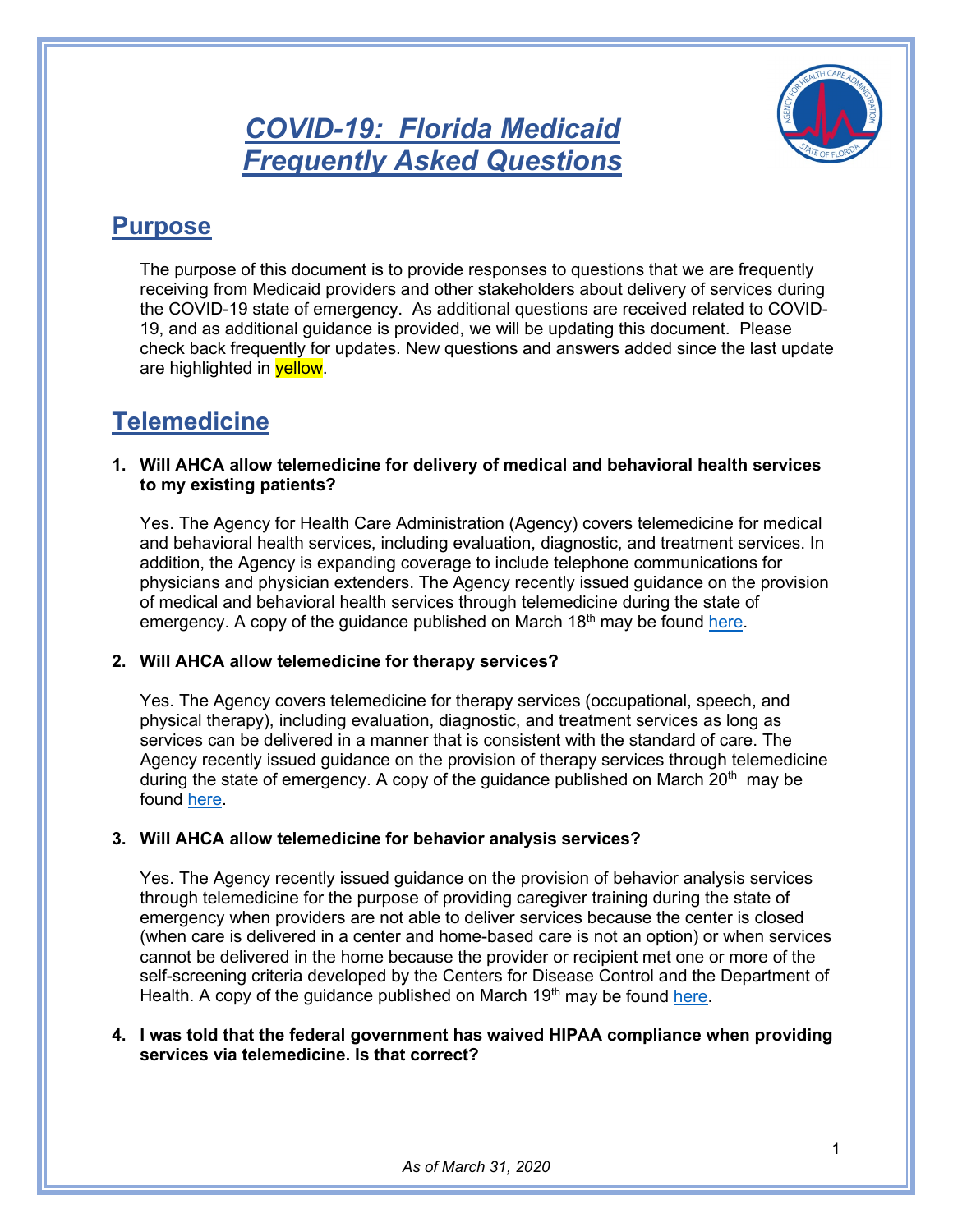

No. The Office of Civil Rights (OCR) issued guidance advising that they will relax enforcement of some HIPAA requirements in certain instances. However, within the same guidance, the OCR outlines the minimum requirements for compliance by health care providers. The guidance provided by the OCR on March 17, 2020 may be found [here.](https://www.hhs.gov/hipaa/for-professionals/special-topics/emergency-preparedness/notification-enforcement-discretion-telehealth/index.html)

#### **5. Can all early intervention services (EIS) such as, evaluations, screenings, and sessions be provided using telemedicine?**

No. Only EIS sessions to deliver family training designed to support the caregiver in the delivery of care may be provided. The provider must guide the caregiver in the implementation of certain components of the recipient's individualized family support plan to promote carryover of treatment gains.

#### **6. Can an EIS provider render services via telemedicine for a child that just completed the initial evaluations, but sessions have not started?**

The Agency has authorized the delivery of early intervention sessions as authorized on the individualized family support plan (IFSP). Services may be provided via telemedicine after the IFSP has been developed for the child.

# **7. Can I get paid the same for a session using telemedicine as I would get paid if the service was face-to-face?**

Yes. In the fee-for-service delivery system, Florida Medicaid reimburses at the same rate that is listed on the EIS fee schedule for sessions. During this state of emergency, the Agency is requiring Medicaid health plans to also pay the same rate for services that are provided via telemedicine as those that are provided through a face-to-face encounter.

#### **8. Is "Live, two-way communication" to be interpreted as audio (telephone) only is acceptable when providing services?**

No. Live two-way communication means requires that the patient and practitioner(s) (originating and distant site) have access to audio and video communication during the telemedicine visit.

# **Service Delivery**

#### **1. Does Florida Medicaid cover testing for COVID-19?**

Yes. The Agency published a provider alert on March 13th that provides information on the reimbursement rates for the COVID-19 lab tests. You can find a copy of the alert [here.](http://ahca.myflorida.com/Medicaid/alerts_90-day.shtml)

#### **2. I am an in-home provider of services. Can I continue to provide services in the home?**

Yes, it is imperative that Medicaid recipients continue to receive prescribed services. Providers of in-home services should continue to deliver services in the home setting. Providers must take appropriate precautions as specified by the [CDC](https://www.cdc.gov/coronavirus/2019-ncov/index.html) and Florida [Department of Health](https://floridahealthcovid19.gov/) when interacting with patients and their families.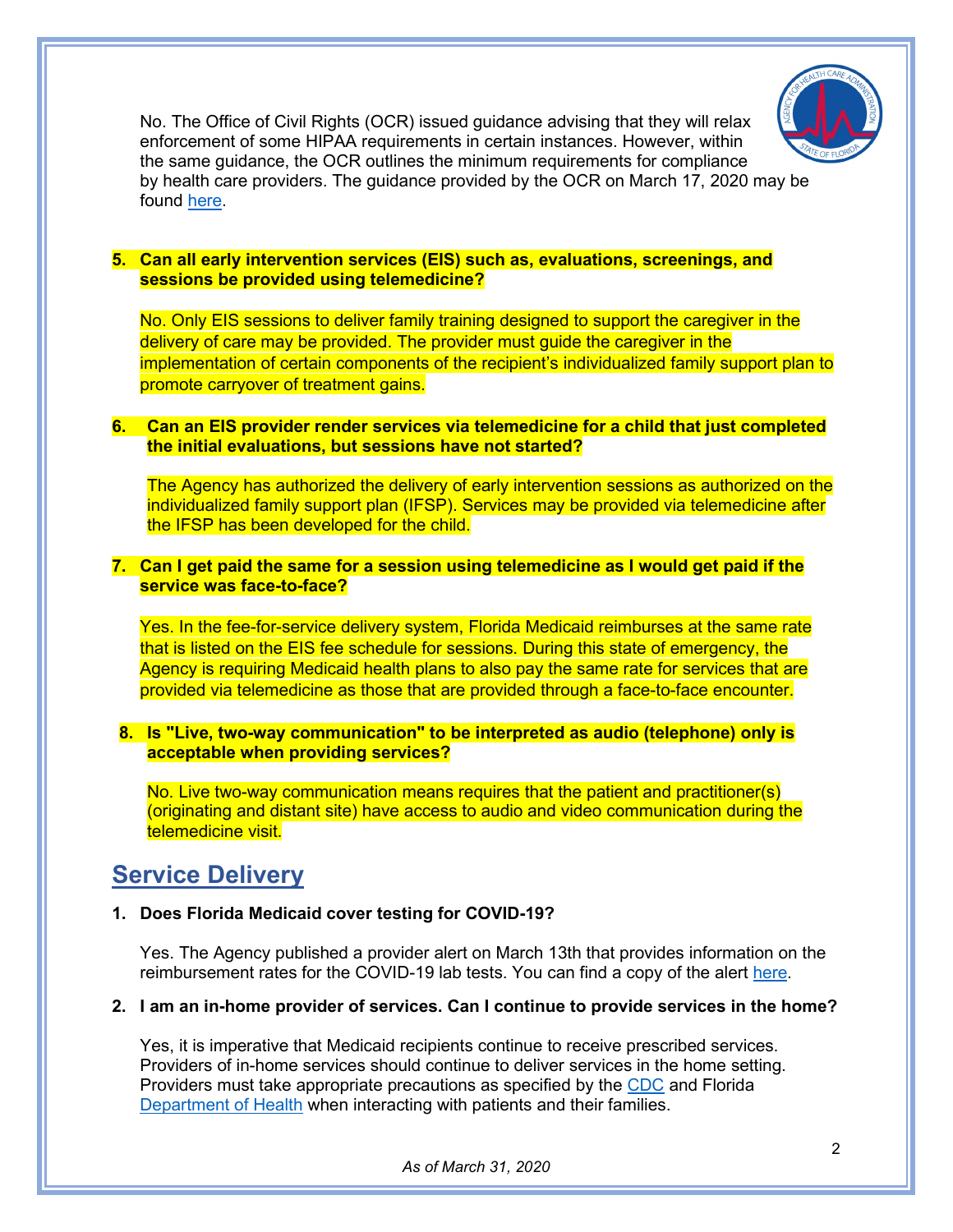

# **3. Will there be any changes to how Florida Medicaid's non-emergency transportation services are delivered?**

Yes. The Agency has directed our contracted transportation brokers and the Medicaid health plans to avoid transporting multiple unrelated recipients in the same vehicle to reduce the spread of COVID-19. In addition, we have reinforced the sanitation standards that have been developed by the CDC to ensure drivers are taking all necessary precautions to reduce the spread of the virus.

### **4. I am a provider of services in the home and need access to personal protective equipment (PPE). Where can I find it?**

The entire country is struggling with an extreme shortage of PPE, including masks. Please use your existing supply chain to order any needed masks and other PPE. The County Emergency Operations Center (EOC) is a resource to obtain necessary supplies in an emergency. Although counties do not have excess at this time, if you have not submitted a request already, you can submit a request to the County EOC which will help to inform statewide prioritization of supplies as they arrive in Florida.

**5. Should durable medical equipment providers honor the existing, expired prescription and provide the medical equipment, or is there some other guidance?**

New authorizations should be obtained from the physician using telemedicine or other flexibilities granted during this time such as a telephone-based encounter between the physician and the patient.

### **6. Is Florida Medicaid waiving copayments for all COVID-19 related services (testing and treatment) or is Florida Medicaid waiving copayments for any and all other medical services unrelated to COVID-19?**

Florida Medicaid has waived copayments for all services for all recipients, regardless of diagnosis.

# **Long-Term Care**

### **1. Are psychiatric consults allowable to be provided via telehealth in nursing homes, or must they be face-to-face?**

Medicaid reimburses for psychiatric consults via telemedicine in a nursing facility.

**2. Does Florida Medicaid allow physicians to be reimbursed for evaluation and management consultations that are performed via telemedicine for assisted living facility residents (in the home)?**

Yes. Physicians can use the standard evaluation and management procedure codes with the GT modifier to indicate it is a service performed by telemedicine. Physicians should use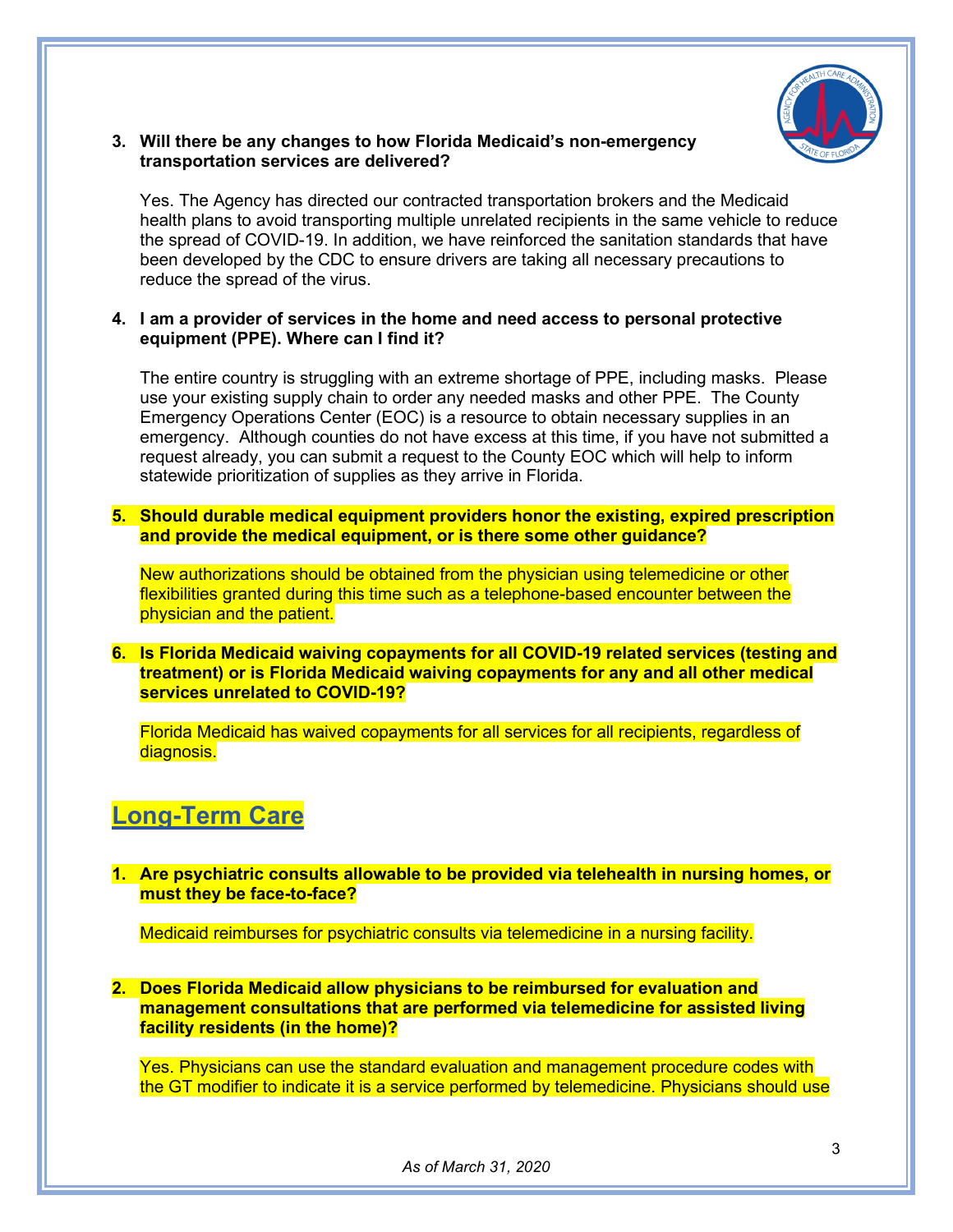

procedure codes 99201-99205 for a new patient and 99211-99215 for an established patient.

### **3. Can an assisted living facility be reimbursed separately for respite for residents who can no longer go to adult day centers?**

Yes. Respite is a covered service in the Long-Term Care program that can be delivered by assisted living facilities. Providers should work with the resident's LTC case manager to review and update the care plan to make this adjustment.

**4. If my wife was approved for 40 hours of adult day care services and the center closes, will she be allowed to receive the same amount of in-home care as an alternative?** 

Health plans are required to ensure that their members needs are met adequately in the home if the adult day center closes. Each member is assigned a case manager who will work with you and your wife to determine the appropriate level of in-home supports needed to maintain your wife safely at home.

**5. Can a nursing facility be reimbursed for Medicaid resident if they are in a Medicare certified bed at this time of emergency?** 

Yes. During the state of emergency, Medicaid will reimburse for an eligible recipient who is occupying a Medicare certified bed.

# **6. Can Medicaid waive nursing facility bed hold requirements for hospital and therapeutic leave during the state of emergency?**

Yes. Medicaid will waive bed hold limits for the duration of the state of emergency.

**7. Are all PPEC services required to be offered in the patient's home setting only until further notice? Or can the PPEC center still operate if certain parents prefer for their child to receive care at the center?**

At this time, Florida Medicaid will reimburse PPECs for services that are delivered in the child's home when the center is closed. The Agency has not mandated the closure of any PPEC centers; therefore, PPECs can continue to render services in the center.

# **Other**

# **1. Has AHCA waived all prior authorization for services during this time?**

The Agency has lifted prior authorization for certain critical services for all Medicaid recipients and has lifted prior authorization for all services if the recipient is diagnosed with COVID-19. Please refer to the guidance published by the Agency on March 18th for a list of service categories where the prior authorization requirement has been lifted. You can find the guidance here.

# **2. Do the provider alerts apply to the health plans?**

Yes, Florida Medicaid's provider alerts apply to health plans participating in the Statewide Medicaid Managed Care program, unless otherwise stated. We make every effort to denote